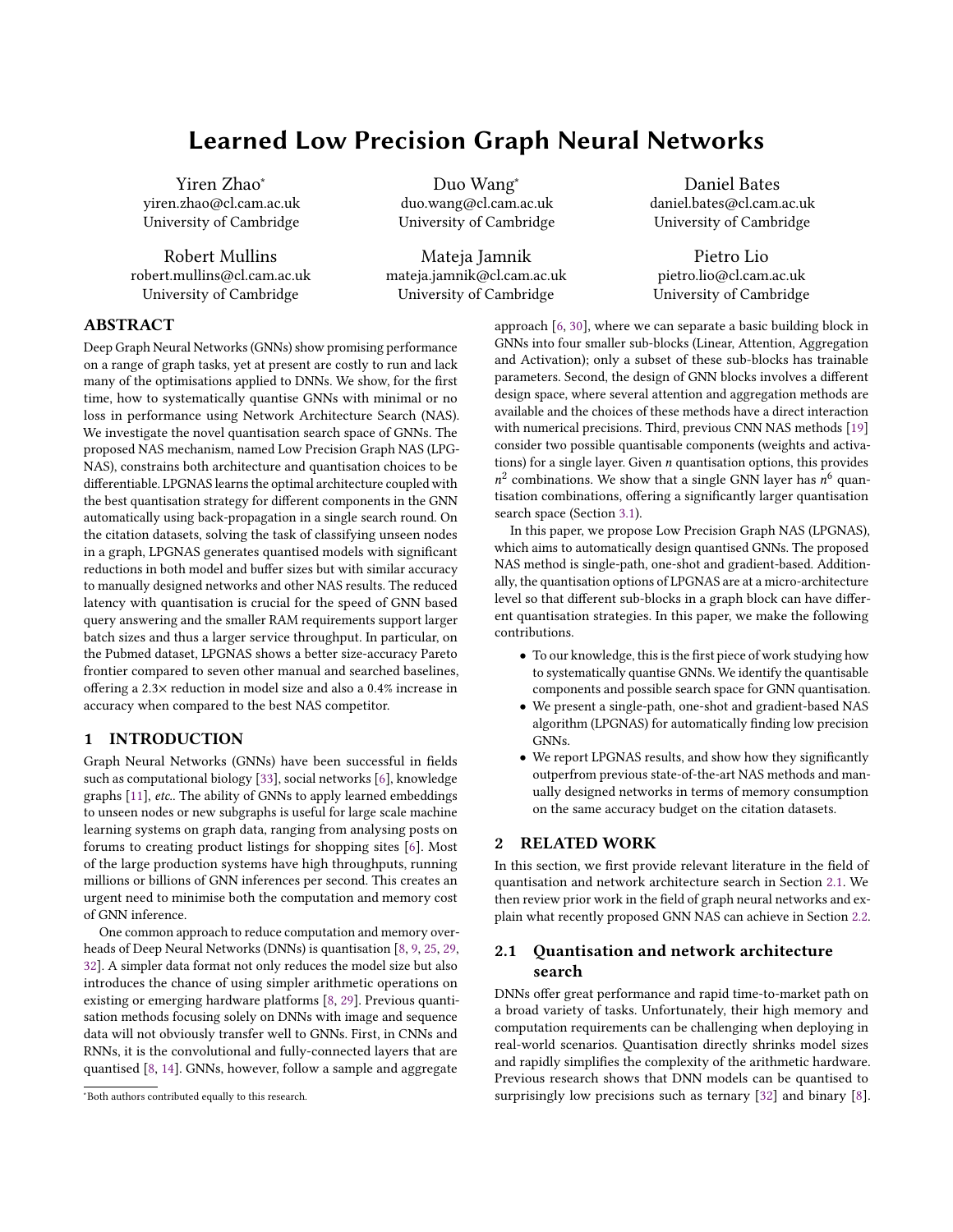Networks with extremely low precision weights have a significant task accuracy drop due to the numerical errors introduced, and sometimes require architectural changes to compensate [\[8\]](#page-6-2). In contrast, fixed-point numbers [\[9,](#page-6-3) [14\]](#page-6-7) and other more complex arithmetics [\[25,](#page-6-4) [29\]](#page-6-5) have larger bitwidths but offer a better task accuracy. These quantisation methods have primarily been applied on convolutional and fully-connected layers since they are the most compute-intensive building blocks in CNNs and RNNs. Another way of reducing the inference cost of DNNs is architectural engineering. For instance, using depth-wise separable convolutions to replace normal convolutions not only costs fewer parameters but also achieves comparable accuracy [\[7\]](#page-5-1). However, architectural engineering is normally tedious and complex; recent research on NAS reduces the amount of manual tuning in the architecture design process. Initial NAS methods used evolutionary algorithms and reinforcement learning to find optimal network architectures, but each iteration of the search fully trains and evaluates many child networks [\[13,](#page-6-10) [34\]](#page-6-11), thus needing a huge amount of computation resources and time. Liu et al. proposed Differentiable Architecture Search (DARTs) that creates a supernet with all possible operations connected by probabilistic priors [\[12\]](#page-6-12). The search cost of DARTs is reduced by orders of magnitude – it is the same as training a single supernet (one-shot). In addition, DARTs is gradient-based, meaning that standard Stochastic Gradient Descent (SGD) now can be used to update these probabilistic priors. One major drawback of DARTs is that all operations of the supernet are active during the search. Recently proposed single-path NAS methods only update a sampled network from the supernet at each search step, and are able to converge quickly and significantly reduce the computation and memory cost compared to DARTs [\[1,](#page-5-2) [5,](#page-5-3) [18\]](#page-6-13). In addition, many of the NAS methods on vision networks consider mixed quantisation in their search space [\[5,](#page-5-3) [19\]](#page-6-9), but limit the quantisation granularity to per-convolution level.

Since GNNs being deployed in the cloud for analysing large-scale knowledge graphs [\[6\]](#page-5-0), quantisation will be an important method for reducing power consumption and reducing latency when the system is running a large number of GNN inferences on these knowledge graphs per day. The reduced latency with quantisation is crucial for query answering speed and the smaller RAM requirements support larger batch sizes and thus a larger service throughput. While there are currently no well-known GNN applications for embedded devices, the knowledge and understanding gained from a established low-precision Graph NAS algorithm may enable future applications which would not have been possible otherwise.

## <span id="page-1-1"></span>2.2 Graph neural network

Deep Learning on graphs has emerged into an important field of machine learning in recent years, partially due to the increase in the amount of graph-structured data. Graph Neural Networks has scored success in a range of different tasks on graph data, such as node classification [\[6,](#page-5-0) [10,](#page-6-14) [16\]](#page-6-15), graph classification [\[20,](#page-6-16) [23,](#page-6-17) [28\]](#page-6-18) and link prediction [\[27\]](#page-6-19). There are many variants of graph neural networks proposed to tackle graph structured data. In this work we focus on GNNs applied to node classification tasks based on Message-Passing Neural Networks (MPNN) [\[4\]](#page-5-4). The objective of the Yiren Zhao, Duo Wang, Daniel Bates, Robert Mullins, Mateja Jamnik, and Pietro Lio

neural network is to learn an embedding function for node features so that they quickly generalise to other unseen nodes. This inductive nature is needed for large-scale production level machine learning systems, since they normally operate on a constantly changing graph with many coming unseen nodes (e.g. shopping history on Amazon, posts on Reddit etc.) [\[6\]](#page-5-0). It is also worth to mention that many of these systems are high-throughput and latency-critical. The reductions in energy and latency of the deployed networks imply the service providers can offer a better user experience while keeping a lower cost. Most of the manually designed GNN architectures proposed for the node classification use MPNN. The list includes, but is not limited to, GCN [\[10\]](#page-6-14), GAT [\[16\]](#page-6-15), GraphSage [\[6\]](#page-5-0), and their variants [\[2,](#page-5-5) [15,](#page-6-20) [17,](#page-6-21) [26\]](#page-6-22). These works differ in ways of computing the edge weights, sampling neighbourhood and aggregating neighbour messages. We also relate to works focusing on building deeper Graph Neural Networks with the help of residual connections, such as JKNet [\[21\]](#page-6-23). To the best of our knowledge, there is no prior work in investigating quantisation for Graph Neural Networks.

There is a recent surge of interest in looking at how to extend NAS methods from image and sequence data to graphs. Gao et al. proposed GraphNAS that is a RL-based NAS applied to graph data [\[3\]](#page-5-6). Later, Zhou et al. combined the RL-based NAS with parameter sharing [\[31\]](#page-6-24) and developed AutoGNN. Zhao et al. proposed a gradient-based, single-shot NAS called PDNAS, and searched both the micro- and macro-architectures of GNNs [\[30\]](#page-6-8). You et al.also recently looked at the general design space of GNNs, but the study does not focus on number represetations of GNNs [\[24\]](#page-6-25). All of these graph NAS methods show superior performance when compared to other manually designed networks.

# 3 METHOD

In this section, we first explain the architectural and quantisation search spaces in Section [3.1,](#page-1-0) and then look at how the LGPNAS algorithm work in Section [3.2.](#page-2-0)

#### <span id="page-1-0"></span>3.1 Search space

We consider a single graph block, or a GNN layer, as four consecutive sub-blocks (Equation [\(1\)](#page-1-2)). Equation [\(1\)](#page-1-2) considers node features  $h^{k-1}$  from the  $k-1$  layer as inputs, and produces new node features  $h^k$  with trainable attention parameters  $a^k$  and weights  $w^k$ . The four sub-blocks, as illustrated in Equation [\(1\)](#page-1-2), are the Linear block, Attention block, Aggregation block and Activation block; these sub-blocks have operations as search candidates, which is a similar architectural search space to Zhao et al. [\[30\]](#page-6-8) and Gao et al. [\[3\]](#page-5-6). We provide a detailed description of the architectural search space in the Appendix. In Equation [\(2\)](#page-2-1), we label all possible quantisation candidates using  $Q$ . The quantisation function  $Q$  can be applied not only on learnable parameters (e.g.,  $w^k$ ) but also activation values between consecutive sub-blocks. In addition, we allow quantisation options in Equation [\(2\)](#page-2-1) to be different. For instance,  $Q_a$  can learn to have a different quantisation from  $Q_w$ , meaning that a single graph block receives a mixed quantisation for different quantisable components annotated in Equation [\(2\)](#page-2-1).

<span id="page-1-2"></span>
$$
h^{k} = \text{Act}(\text{Aggr}(\text{Atten}(a^{k}, \text{Linear}(w^{k}, h^{k-1})))) \tag{1}
$$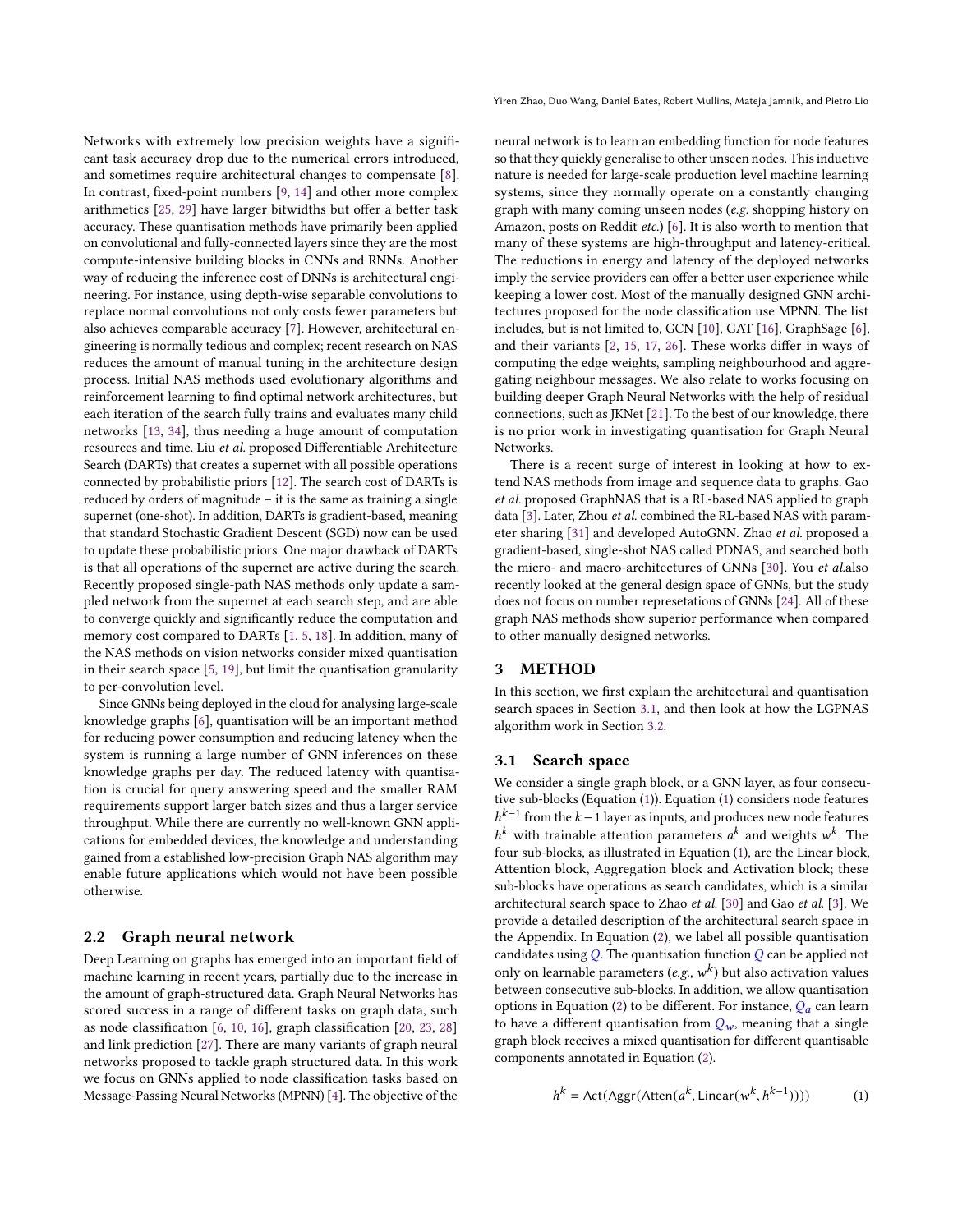<span id="page-2-2"></span>Table 1: Quantisation search space for weights and activations. Frac bits means the number of fractional bits and total bits represent the total bitwidth.

|                            | WEIGHTS                 |                  | <b>ACTIVATIONS</b>         |                |                   |  |
|----------------------------|-------------------------|------------------|----------------------------|----------------|-------------------|--|
| <i><b>OUANTISATION</b></i> | TOTAL BITS<br>Frac Bits |                  | <i><b>OUANTISATION</b></i> | Frac Bits      | <b>TOTAL BITS</b> |  |
| <b>BINARY</b>              | $\Omega$                | 1                | FIX2.2                     | $\overline{2}$ | $\overline{4}$    |  |
| <b>BINARY</b>              | $\Omega$                | 1                | FTX4.4                     | $\overline{4}$ | 8                 |  |
| <b>TERNARY</b>             | $\Omega$                | 2                | FTX2.2                     | $\mathfrak{D}$ | $\overline{4}$    |  |
| <b>TERNARY</b>             | $\Omega$                | 2                | <b>FIX4.4</b>              | $\overline{4}$ | 8                 |  |
| <b>TERNARY</b>             | $\Omega$                | $\overline{c}$   | <b>FIX4.8</b>              | 4              | 12                |  |
| FTX1.3                     | 3                       | 4                | FTX4.4                     | 4              | 8                 |  |
| FTX2.2                     | $\overline{2}$          | $\overline{4}$   | FTX4.4                     | $\overline{4}$ | 8                 |  |
| FTX1.5                     | 5                       | 6                | FTX4.4                     | $\overline{4}$ | 8                 |  |
| <b>FIX3.3</b>              | 3                       | 6                | FTX4.4                     | $\overline{4}$ | 8                 |  |
| FTX2.4                     | 4                       | 6                | FTX4.4                     | 4              | 8                 |  |
| FTX4.4                     | $\overline{4}$          | 8                | <b>FIX4.4</b>              | 4              | 8                 |  |
| FTX4.4                     | $\overline{4}$          | 8                | <b>FIX4.8</b>              | 8              | 12                |  |
| FTX4.4                     | $\overline{4}$          | $\boldsymbol{8}$ | <b>FIX8.8</b>              | 8              | 16                |  |
| FIX4.8                     | 8                       | 12               | <b>FIX4.8</b>              | 8              | 12                |  |
| FIX4.12                    | 12                      | 16               | <b>FIX4.4</b>              | $\overline{4}$ | 8                 |  |
| FIX4.12                    | 12                      | 16               | <b>FIX4.8</b>              | 8              | 12                |  |
| FIX4.12                    | 12                      | 16               | FIX8.8                     | 8              | 16                |  |

<span id="page-2-3"></span>Table 2: Different types of attention mechanisms.  $W$  here is parameter vector for attention.  $\langle \cdot, \cdot \rangle$  is dot product,  $a_{ij}$  is attention for message from node  $i$  to node  $i$ .

| <b>ATTENTION TYPE</b> | EQUATION                                                     |  |  |
|-----------------------|--------------------------------------------------------------|--|--|
| CONST                 | $a_{ij}=1$                                                   |  |  |
| GCN                   | $a_{ij} = \frac{1}{\sqrt{2}}$<br>$\overline{\sqrt{d_i d_j}}$ |  |  |
| GAT                   | $a_{ij}^{gat}$ = LeakyReLU( $W_a(h_i  h_j)$ )                |  |  |
| SYM-GAT               | $a_{ij} = a_{ij}^{gat} + a_{ii}^{gat}$                       |  |  |
| COS                   | $a_{ij} = $                                                  |  |  |
| LINEAR                | $a_{ij} = \tanh(\sum_{j \in N(i)} (W_a h_j))$                |  |  |
| <b>GENE-LINEAR</b>    | $a_{ij} = W_q \tanh(W_{a1}h_i + W_{a2}h_i)$                  |  |  |

<span id="page-2-4"></span>Table 3: Different types of activation functions.

| <b>ACTIVATION</b>                                                                 | EQUATION                                       |  |  |  |
|-----------------------------------------------------------------------------------|------------------------------------------------|--|--|--|
| <b>NONE</b>                                                                       | $f(x) = x$                                     |  |  |  |
| <b>SIGMOID</b>                                                                    | $f(x) = \frac{1}{1+e^{-x}}$                    |  |  |  |
| TANH                                                                              | $f(x) = tanh(x)$                               |  |  |  |
| <b>SOFTPLUS</b>                                                                   | $f(x) = \frac{1}{\beta} \log(1 + e^{\beta x})$ |  |  |  |
| ReLU                                                                              | $f(x) = Max(0, x)$                             |  |  |  |
| LEAKYRELU                                                                         | $f(x) = Max(0, x) + \alpha Min(0, x)$          |  |  |  |
| RELU6                                                                             | $f(x) = Min(Max(0, x), 6)$                     |  |  |  |
| ELU                                                                               | $f(x) = Max(0, x) + Min(0, \alpha(e^{x} - 1))$ |  |  |  |
| $h_{\text{linear}}^k = Q_l(\text{Linear}(Q_w(w^k), Q_h(h^{k-1})))$                |                                                |  |  |  |
| $h_{\text{atten}}^k = Q_{at}(\text{Atten}(Q_a(a^k), h_{\text{linear}}^k))$<br>(2) |                                                |  |  |  |
| $h^{k} = \text{Act}(Q_{aq}(\text{Aggr}(h_{\text{atten}}^{k})))$                   |                                                |  |  |  |

<span id="page-2-1"></span>The reasons for considering input activation values as quantisation candidates are the following. First, GNNs always consider large input graph data, the computation operates on a per-node or peredge resolution but requires the entire graph or the entire sampled

graph as inputs. The amount of intermediate data produced during the computation is huge and causes a large pressure on the amount of on-chip memory available. Second, quantised input activations with quantised parameters together simplify the arithmetic operations. For instance, Linear( $Q_w(w^k)$ ,  $Q_h(h^{k-1}$ )))) considers both quantised  $h^{k-1}$  and quantised  $w^k$  so that the matrix multiplication with these values can operate on a simpler fixed-point arithmetic.

The quantisation search space identified in Equation [\(2\)](#page-2-1) is different from the search space identified by Wu et al. [\[19\]](#page-6-9) and Guo et al. [\[5\]](#page-5-3). Most existing NAS methods focusing on quantising CNNs look at quantisation at each convolutional block. In a graph neural network, a single graph block is equivalent to a convolutional block. In a single graph block, we look at more fine-grained quantisation opportunities within the four sub-blocks. The quantisation search considers a wide range of fixed-point quantisations. The weights and activation can pick the numbers of bits in [1, 2, 4, 6, 8, 12, 16] and [4, 8, 12, 16] respectively, and we allow different integer and fractional bits combinations We list the detailed quantisation options in the Table [1.](#page-2-2) Table [1](#page-2-2) shows the quantisation search space, each quantisable operation identified will have these quantisation choices available. BINARY means binary quantisation, and TERNARY means two-bit ternary quantisation. FIX $x, y$  means fixedpoint quantisation with  $x$  integer bits and  $y$  bits for fractions. We also demonstrate the number of fractional bits (FRAC BITS) and total number of bits (TOTAL BITS).

In total, as listed in Table [1,](#page-2-2) we have 17 quantisation options; and as illustrated in Equation [\(2\)](#page-2-1), there are six possible components that join the quantisation search, this gives us in total  $17<sup>6</sup> = 24137569$ quantisation combinations for a Graph Neural Network.

As illustrated in Figure [1,](#page-3-0) each graph block consists of four subblocks, namely the linear block, attention block, aggregation block and activation block. Each of these sub-blocks contain architectural choices that joins the NAS process. In Table [2,](#page-2-3) we show all attention types that LPGNAS considers. The attention types includes a various styles of parametric or non-parametric attention methods. In Table [3,](#page-2-4) we list all activation types that were considered in the architectural search space. Apart from attention and activation types, we also consider searching for the best hidden feature size, using two fully-connected layers with an intermediate layer with an expansion factor that can be picked from a set {1, 2, 4, 8}. In terms of aggregation, the LPGNAS algorithm also considers choices including *mean*, add and *max*.

The considered search space is similar to prior works in this domain [\[3,](#page-5-6) [30,](#page-6-8) [31\]](#page-6-24). The possible number of architectural combinations of a single layer is  $7 \times 8 \times 3 \times 4 = 672$ , for an *n*-layer network, this means there are in total  $672<sup>n</sup>$  possible architectural combinations. Combining the quantisation search space mentioned in the previous section, the search space has in total 24137569  $\times$  672<sup>*n*</sup> options. Assuming the number of layers considered in the search is  $n = 4$ , this roughly gives us a search space of  $10^{17}$  options.

# <span id="page-2-0"></span>3.2 Low precision graph network architecture search

We describe the Low Precision Graph Network Architecture Search (LPGNAS) algorithm in Algorithm [1.](#page-3-1)  $(x, y)$ ,  $(x_v, x_v)$  are the training and validation data respectively.  $M$  is the total number of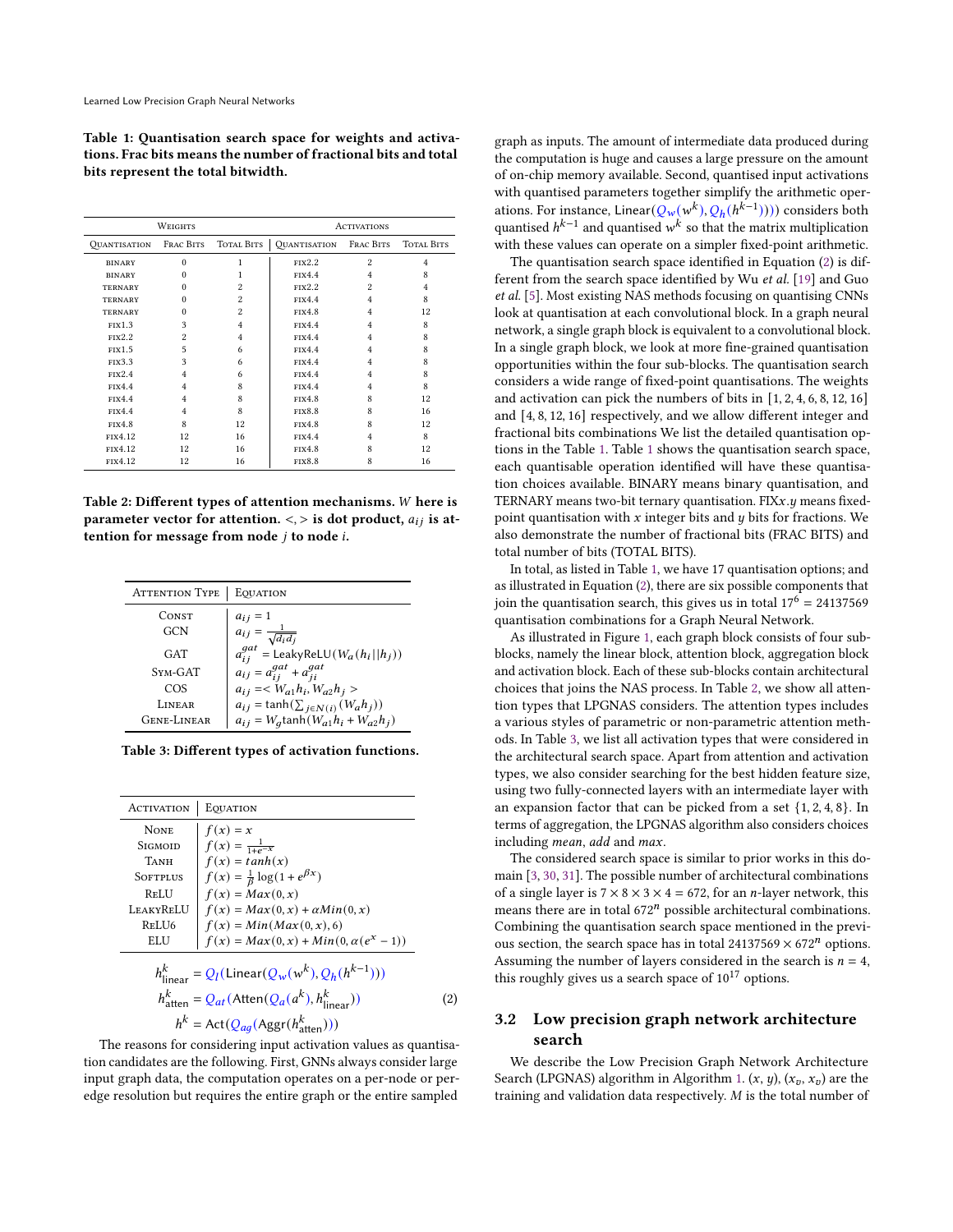<span id="page-3-0"></span>

Figure 1: An overview of the LPGNAS architecture.  $P_a$  denotes controller output (Purple) for selecting different operations within each graph block, and for routing shortcut connections between graph blocks.  $P_q$  denotes quantisation controller (Q-Controller) output (Green) for selecting quantisations for operations within graph blocks and shortcut connections.  $G_{ij}$  are gating functions conditioned on  $P_a$ . Solid lines are input streams into the router while dashed lines are output streams.

<span id="page-3-1"></span>

| <b>Algorithm 1</b> LPGNAS algorithm                           |
|---------------------------------------------------------------|
| <b>Input:</b> $x, y, x_v, y_v, M, M_a, M_q, K, \alpha, \beta$ |
| $Init(w, w_a, w_a)$                                           |
| for $i = 0$ to $M - 1$ do                                     |
| $N = \text{NoiseGen}(i, \alpha)$                              |
| $P_a, P_q = g_a(w_a, x_{val}, N), g_q(w_q, x_{val}, N)$       |
| $\pi_a$ , $\pi_q$ = arg max( $P_a$ ), arg max( $P_q$ )        |
| for $i = 0$ to $K - 1$ do                                     |
| $\mathcal{L} =$ Loss $(x, y, \pi_a, \pi_q)$                   |
| $w = \text{Opt}_{w}(\mathcal{L})$                             |
| end for                                                       |
| $\mathcal{L}_v = \text{Loss}(x_v, y_v, \pi_a, \pi_q)$         |
| if $e > M_a$ then                                             |
| $w_a = \mathrm{Opt}_{w_a}(\mathcal{L}_v)$                     |
| end if                                                        |
| if $e > M_q$ then                                             |
| $\mathcal{L}_q = \text{QLoss}(P_a, P_q)$                      |
| $w_q = \mathrm{Opt}_{w_q}(\mathcal{L}_v + \beta L_q)$         |
| end if                                                        |
| end for                                                       |

search epochs, and  $M_a$  and  $M_q$  are the epochs to start architectural and quantisation search. Similar to Zhao et al. [\[30\]](#page-6-8), before the

number of epochs reaches  $M_a$  or  $M_q$ , LPGNAS randomly picks up samples and warms up the trainable parameters in the supernet.  $K$  is the number of steps to iterate in training the supernet. After generating noise  $N$ , we use this noise in architectural controller  $g_a$  and quantisation controller  $g_q$  together with the validation data  $x_v$  to determine the architectural  $\pi_a$  and quantisation  $\pi_q$  choices. After reaching the pre-defined starting epoch ( $M_a$  or  $M_q$ ), LPGNAS starts to optimise the controllers' weights ( $w_a$  and  $w_q$ ). We choose the hyper-parameters  $M_q = 20$ ,  $M_a = 50$ ,  $\alpha = 1.0$ ,  $\beta = 0.1$ , unless specified otherwise, based on the choices made by Zhao et al. [\[30\]](#page-6-8). In addition, we provide an ablation study in the Appendix to justify our choices of hyper-parameters. Notice that QLoss estimates the current hardware cost based on both architectural and quantisation probabilities. As shown in Equation [\(3\)](#page-4-0), we define  $S$  as a set of values that represents the costs (number of parameters) of all possible architectural options: for each value s in this set, we multiply it with the probability  $p_a$  from architecture probabilities  $P_a$  generated by the NAS architecture controller. Similarly, we produce the weightedsum for quantisation from the set of values  $S_q$  that represents costs of all possible quantisations. The dot product  $\lt$ ,  $>$  between these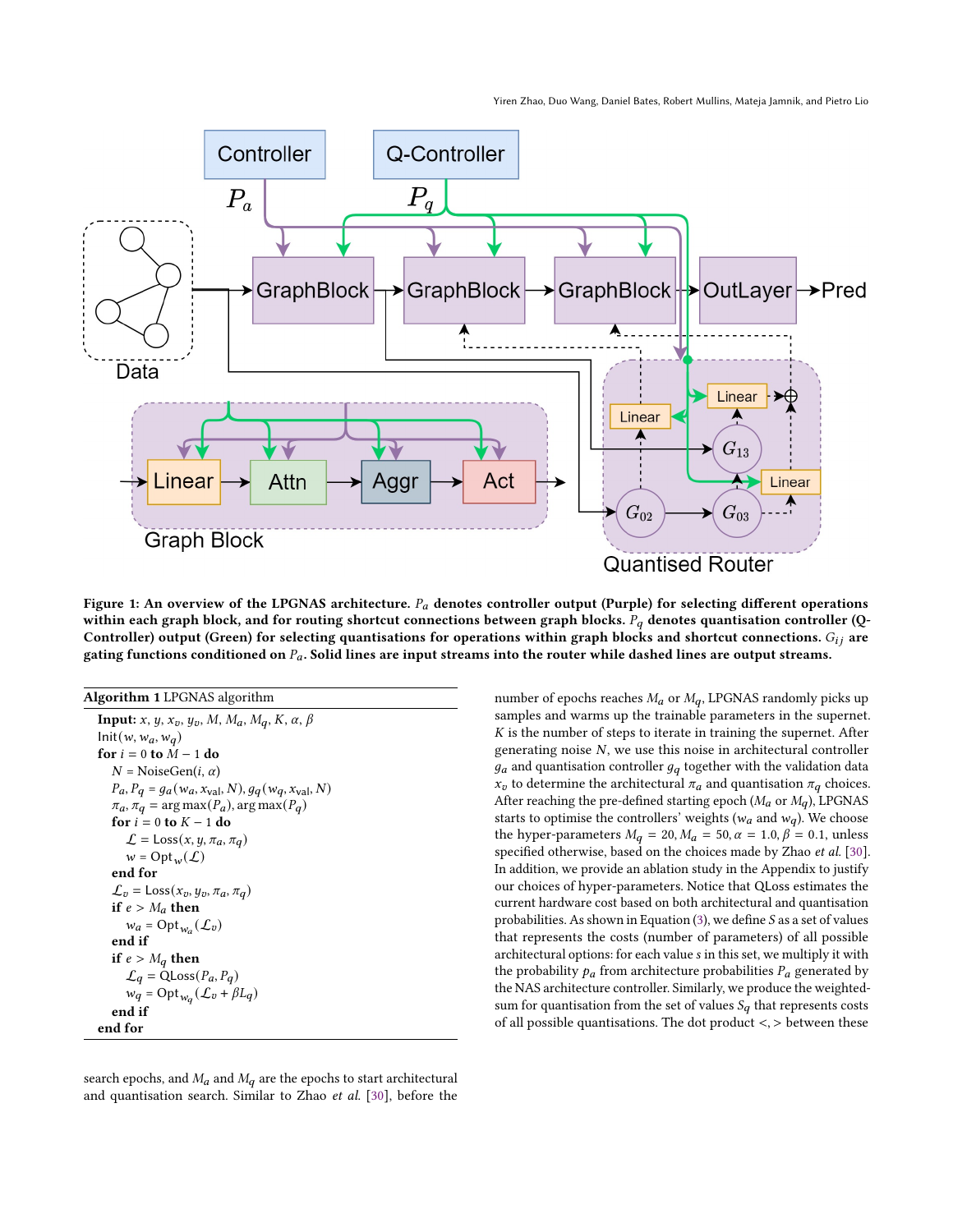<span id="page-4-0"></span>two weighted-sum vectors produces the quantisation loss  $L_q$ .

$$
L_q = QLoss(P_a, P_q)
$$
  
=
$$
\sum_{s \in S, p_a \in P_a} (s * p_a), \sum_{s_q \in S_q, p_q \in P_q} (s_q * p_q) >
$$
 (3)

Figure [1](#page-3-0) is an illustration of the LPGNAS algorithm. We use two controllers ( $g_a$  and  $g_a$ ) for architecture and quantisation (named as Controller and Q-Controller in the diagram) respectively. The controllers use trainable embeddings connected to linear layers to produce architecture and quantisation probabilities. The architecture controller provides probabilities  $(P_a)$  for picking architectural options of graph blocks and also the router. The router is in charge of determining how each graph block shortcuts to the subsequent graph blocks [\[30\]](#page-6-8). In addition, the quantisation controller provides quantisation probabilities  $(P_a)$  to both modules in graph blocks and the linear layers in the router. In a graph block, only the linear and attention layers have quantisable parameters and have matrix multiplication operations; neither activation nor aggregation layers have any trainable or quantisable parameters. However, all input activation values of each layer in the graph block are quantised. The amount of intermediate data produced during the computation causes memory pressure on many existing or emerging hardware devices, so even for modules that do not have quantisable parameters, we choose to quantise their input activation values to help reduce the amount of buffer space required.

### 4 RESULTS

We compare LPGNAS to both manually designed and searched GNNs on the Citation datasets, where the network takes the entire graph as an input in a transductive learning setup [\[22\]](#page-6-26).

The Citation datasets include nodes representing documents and edges representing citation links. The task is to distinguish which research field the document belongs to [\[22\]](#page-6-26). We use both manually designed and searched networks from other NAS frameworks as our baselines. For the manually designed baselines, we exhaustively searched for the best quantisation combinations for the Citation datasets.

The search terminates when quantisation causes a decrease in accuracy bigger than 0.5% and rolls back to pick the previous quantisation. For all reimplemented baselines, we train the networks with three different seeds and report the averaged results with standard deviations. For LPGNAS, we run the entire search and train cycle three times and report the final averaged accuracy trained on the searched network.

## 4.1 Citation datasets

Table [4](#page-5-7) shows the performance of GraphSage [\[6\]](#page-5-0), GAT [\[16\]](#page-6-15), JKNet [\[21\]](#page-6-23), PDNAS [\[30\]](#page-6-8) and LPGNAS on the citation datasets with a partition of 0.6, 0.2, 0.2 for training, validation and testing respectively. For the quantisation options of GraphSage, GAT and JKNet, we manually perform a grid search on the Cora dataset. The grid search considers various weight and activation quantisations in a decreasing order. We reimplemented GraphSage [\[6\]](#page-5-0), GAT [\[16\]](#page-6-15) and JKNet [\[21\]](#page-6-23) for quantisation.

The results in Table [4](#page-5-7) suggest that LPGNAS shows better accuracy on both Cora and Pubmed with quantised networks. In

addition, although LPGNAS does not show the smallest sizes on these two datasets, it is only slightly bigger than the manual baselines but shows a much better accuracy. On Citeseer, LPGNAS only shows slightly worse accuracy (around 0.1% less) with a considerably smaller size (around 9× reduction in model sizes).

To further prove the point that LPGNAS generates more efficient networks, we sweep across different configurations and different quantisation regularisations to produce Figure [2](#page-5-8) to visulise the performance of LPGNAS and how it performs with small model sizes. Using different base network structure configurations and different architectural and training learning rates, we can control a trade-off between model sizes and accuracy. We then plot the Pareto frontiers of LPGNAS putting model sizes on the horizontal axis and accuracy on the vertical axis for Pubmed (Figure [2\)](#page-5-8) by generating a group of searched models with different model size budgets. Our proposed method shows a Pareto dominance compared to all evaluated methods, meaning that it strikes the best combinations between model sizes and accuracy. In this plot, we also demonstrate how buffer size trades-off with accuracy. For buffer size, it means the total size required to hold all intermediate activation values during the computation of a single inference run with a batch size of one. GNNs normally use large graphs as input data; the amount of memory required to hold all intermediate values might be a limiting factor in batched inference. Since LPGNAS uses quantisation not only on weights but also on input activation values, it shows a better trade-off than the floating-point baselines. For Figure [2,](#page-5-8) models staying at the top left of the plots are considered as better, since they are consuming less hardware resources and maintaining high accuracy. In addition, in Figure [2,](#page-5-8) we compare PDNAS [\[30\]](#page-6-8) to LPGNAS and found that we outperformed the floating-point NAS methods by staying at the top left in the plot.

# 4.2 Quantisation Search Time

To further illustrate that LPGNAS has significantly reduced the amount of search time required, we provide Table [5](#page-5-9) to show how LPGNAS compares to a fixed JKNet-32 architecture in terms of the amount of GPU hours spent for searching for the best quantisation options. Because of the limited resources we have, we estimate the quantisation search cost of a JKNet-32 by running 5 different randomly selected quantisation combinations and multiply the averaged training time with the total quantisation options.

Table [5](#page-5-9) shows that LPGNAS can significantly reduce the search time. For instance, on Citeseer, the search time can be reduced by around 2270×. It is worth noting that, when performing this quantisation search time comparison, we do not consider the architectural search space of the baseline, meaning that the baseline (JKNet) is a fixed-architecture. LPGNAS also searched for architecture choices. This further increases the search time of the baseline if this additional architectural space is considered.

# 5 CONCLUSION

In this paper, we propose a novel single-path, one-shot and gradientbased NAS algorithm named LPGNAS. LPGNAS is able to generate compact quantized networks with state-of-the-art accuracy. To our knowledge, this is the first piece of work that systematically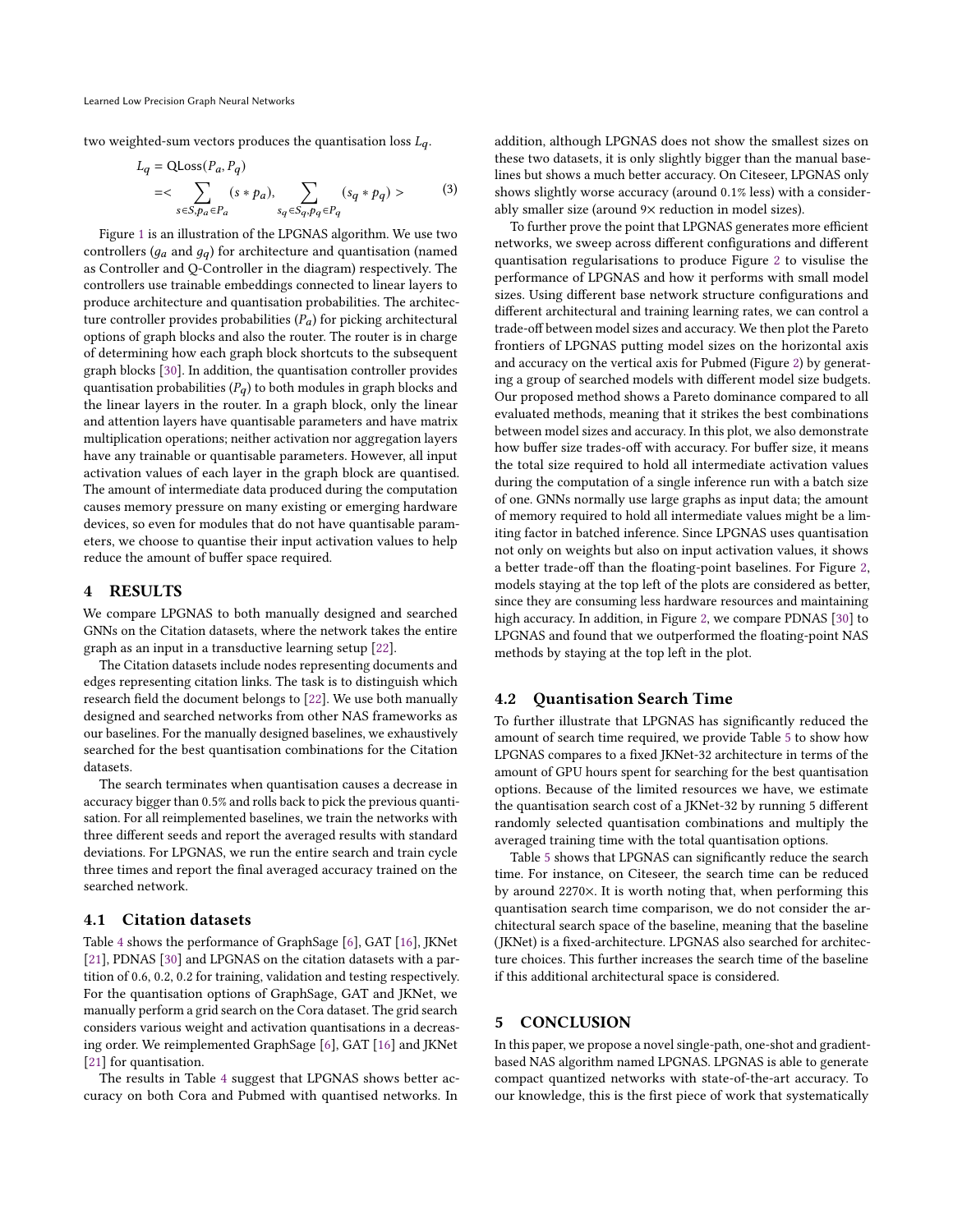<span id="page-5-7"></span>Table 4: Accuracy and size comparison on Cora, Pubmed and Citeseer with a data split of 60%, 20% and 20% for training, validation and testing. Our results are averaged across 3 independent runs. The numbers in bold show best accuracies or smallest sizes.

| <b>METHOD</b><br>QUAN |              | <b>CORA</b>      | <b>CITESEER</b> |                  | PUBMED      |                  |             |
|-----------------------|--------------|------------------|-----------------|------------------|-------------|------------------|-------------|
|                       |              | <b>ACCURACY</b>  | <b>STZE</b>     | <b>ACCURACY</b>  | <b>STZE</b> | <b>ACCURACY</b>  | <b>SIZE</b> |
| <b>GRAPHSAGE</b>      | <b>FLOAT</b> | $74.5 \pm 0.0\%$ | 92.3KB          | $75.3 \pm 0.0\%$ | 237.5KB     | $85.3 \pm 0.1\%$ | 32.2KB      |
| <b>GRAPHSAGE</b>      | W10A12       | $74.3 \pm 0.1\%$ | 28.8KB          | $75.1 \pm 0.1\%$ | 74.2KB      | $85.0 \pm 0.0\%$ | 10.1KB      |
| GAT                   | <b>FLOAT</b> | $88.9 \pm 0.0\%$ | 369.5KB         | $75.9 \pm 0.0\%$ | 950.3KB     | $86.1 \pm 0.0\%$ | 129.6KB     |
| GAT                   | W4A8         | $88.8 \pm 0.1\%$ | 46.2KB          | $68.0 \pm 0.1\%$ | 118.8KB     | $82.0 \pm 0.0\%$ | 16.2KB      |
| <b>JKNET</b>          | <b>FLOAT</b> | $88.7 \pm 0.0\%$ | 214.9KB         | $75.5 \pm 0.0\%$ | 505.2KB     | $87.6 \pm 0.0\%$ | 94.5KB      |
| <b>JKNET</b>          | W6A8         | $88.7 \pm 0.1\%$ | 40.3KB          | $73.2 \pm 0.1\%$ | 94.7KB      | $86.1 \pm 0.1\%$ | 17.7KB      |
| PDNAS-2               | <b>FLOAT</b> | $89.3 \pm 0.1\%$ | 192.2KB         | $76.3 \pm 0.3\%$ | 478.6KB     | $89.1 \pm 0.2\%$ | 72.8KB      |
| PDNAS-3               | <b>FLOAT</b> | $89.3 \pm 0.1\%$ | 200.0KB         | $75.5 \pm 0.3\%$ | 494.4KB     | $89.1 \pm 0.2\%$ | 81.4KB      |
| PDNAS-4               | <b>FLOAT</b> | $89.8 \pm 0.3\%$ | 205.0KB         | $75.6 \pm 0.2\%$ | 500.0KB     | $89.2 \pm 0.1\%$ | 102.7KB     |
| PDNAS-4               | W8A8         | $86.9 \pm 0.1\%$ | 51.3KB          | $69.3 \pm 0.1\%$ | 125.0KB     | $88.9 \pm 0.1\%$ | 25.7KB      |
| PDNAS-4               | W12A16       | $88.8 \pm 0.2\%$ | 76.9KB          | $74.4 \pm 0.2\%$ | 187.5KB     | $89.0 \pm 0.1\%$ | 38.5KB      |
| <b>LPGNAS</b>         | MIXED        | $89.8 \pm 0.0\%$ | 67.3KB          | $76.2 \pm 0.1\%$ | 56.5KB      | $89.6 \pm 0.1\%$ | 45.6KB      |

<span id="page-5-8"></span>

Figure 2: Pareto Frontier of LPGNAS and PDNAS (only floating-point versions) [\[30\]](#page-6-8) on the Pubmed datset [\[22\]](#page-6-26), the manually designed networks are shown as dots. On the left, we show the trade-off between model sizes and accuracy; on the right, the trade-off is between buffer sizes and accuracy. Buffer sizes mean the amount of memory space required to store temporary activations.

<span id="page-5-9"></span>Table 5: Search cost in GPU hours, all experiments are conducted on an NVIDIA GeForce RTX 2080 Ti GPU.

|                                                             | Dataset   Cora Citeseer Pubmed |        |
|-------------------------------------------------------------|--------------------------------|--------|
|                                                             | 3.6                            | 4.2    |
| LPGNAS $\begin{array}{ l } 3.2 \end{array}$ JKNet-32 6518.5 | 8165.6                         | 5289.1 |

studies the quantisation of GNNs. We define the GNN quantisation search space and show how it can be co-optimised with the original architectural search space. The end results demonstrate that a co-optimisation between the architectural and quantisation spaces greatly improves network accuracy. The searched networks show pareto dominance on a accuracy model size trade-off over all manually designed networks.

#### REFERENCES

- <span id="page-5-2"></span>[1] Han Cai, Ligeng Zhu, and Song Han. 2018. Proxylessnas: Direct neural architecture search on target task and hardware. arXiv preprint arXiv:1812.00332 (2018).
- <span id="page-5-5"></span>[2] Jianfei Chen, Jun Zhu, and Le Song. 2017. Stochastic training of graph convolutional networks with variance reduction. arXiv preprint arXiv:1710.10568 (2017).
- <span id="page-5-6"></span>[3] Yang Gao, Hong Yang, Peng Zhang, Chuan Zhou, and Yue Hu. 2019. GraphNAS: Graph Neural Architecture Search with Reinforcement Learning. arXiv preprint arXiv:1904.09981 (2019).
- <span id="page-5-4"></span>[4] Justin Gilmer, Samuel S Schoenholz, Patrick F Riley, Oriol Vinyals, and George E Dahl. 2017. Neural message passing for quantum chemistry. In Proceedings of the 34th International Conference on Machine Learning-Volume 70. JMLR. org, 1263–1272.
- <span id="page-5-3"></span>[5] Zichao Guo, Xiangyu Zhang, Haoyuan Mu, Wen Heng, Zechun Liu, Yichen Wei, and Jian Sun. 2019. Single path one-shot neural architecture search with uniform sampling. arXiv preprint arXiv:1904.00420 (2019).
- <span id="page-5-0"></span>[6] Will Hamilton, Zhitao Ying, and Jure Leskovec. 2017. Inductive representation learning on large graphs. In Advances in Neural Information Processing Systems. 1024–1034.
- <span id="page-5-1"></span>[7] Andrew G Howard, Menglong Zhu, Bo Chen, Dmitry Kalenichenko, Weijun Wang, Tobias Weyand, Marco Andreetto, and Hartwig Adam. 2017. Mobilenets: